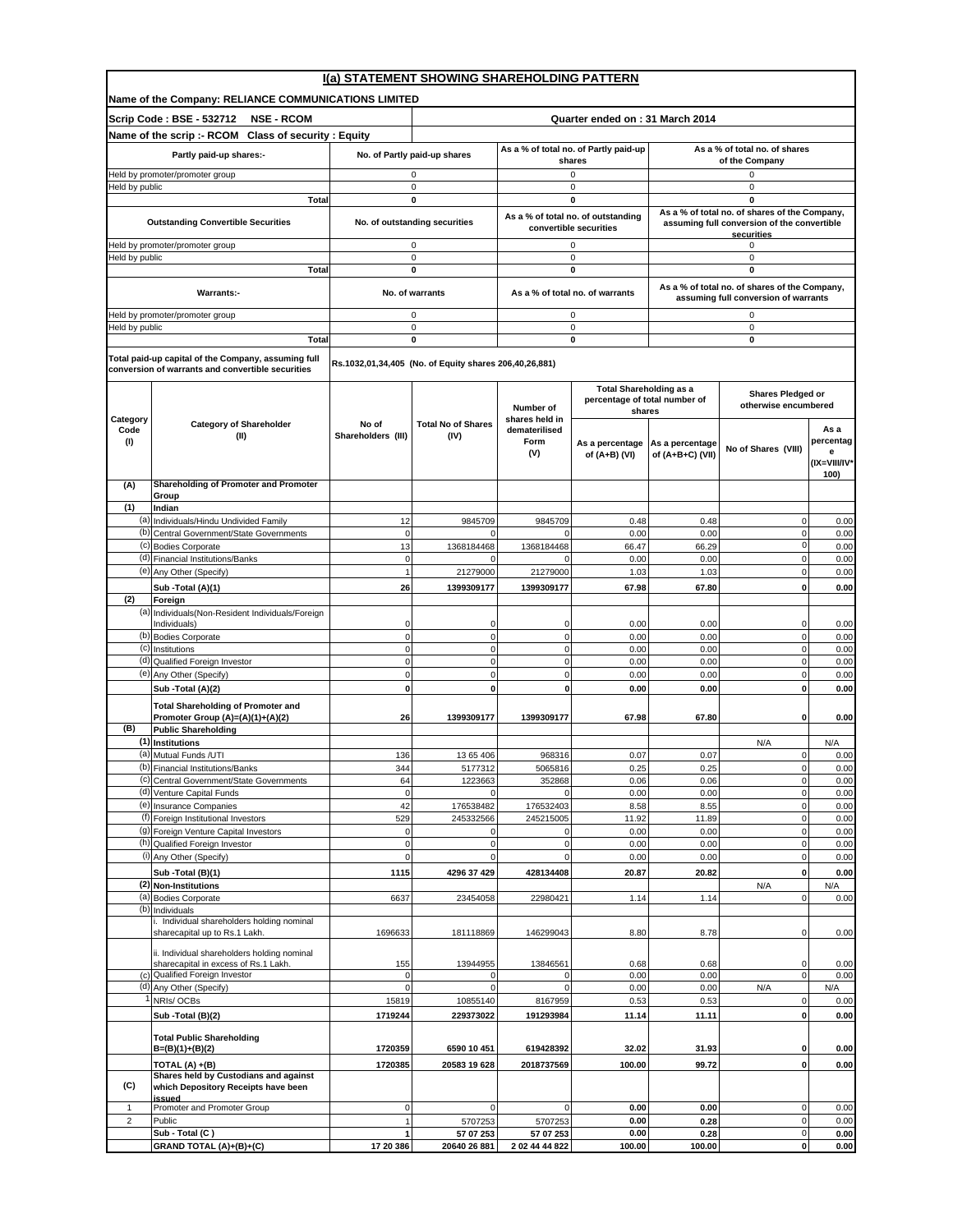## (SHAREHOLDING PATTERN- 31.03.2014)

#### **I(b) Statement showing holding of securities (including shares, warrants, convertible securities) of persons belonging to the category "Promoter and Promoter Group"**

|              |                                                                                | Details of shares held      |                                                |                          | Encumbered shares (*)    |                                                                                       | <b>Details of warrants</b> |                                                                                  | Details of convertible                             |                                                                                     | <b>Total shares (including</b>                                                                                                          |
|--------------|--------------------------------------------------------------------------------|-----------------------------|------------------------------------------------|--------------------------|--------------------------|---------------------------------------------------------------------------------------|----------------------------|----------------------------------------------------------------------------------|----------------------------------------------------|-------------------------------------------------------------------------------------|-----------------------------------------------------------------------------------------------------------------------------------------|
| Sr No<br>(1) | Name of the shareholder<br>(II)                                                | No. of Shares held<br>(III) | As a % of grand<br>Total $(A)+(B)+(C)$<br>(IV) | No.<br>(V)               | (VI)=(V)/(III)*100       | As a % of grand<br>As a percentage total (A)+(B)+(C) of<br>sub-clause (I)(a)<br>(VII) | Number of<br>(VIII)        | As a % total<br>number of<br>warrants held warrants of the<br>same class<br>(IX) | Number of<br>convertible<br>securities held<br>(X) | As a % total<br>number of<br>convertible<br>securities of the<br>same class<br>(XI) | underlying shares assuming<br>full conversion of warrants<br>and convertible securities)<br>as a % of diluted share<br>capital<br>(XII) |
|              | 1 AAA Communication Private Limited                                            | 72 31 10 172                | 35.03                                          |                          | $\overline{\phantom{a}}$ | 0.00                                                                                  | $\overline{\phantom{a}}$   | 0.00                                                                             | $\overline{\phantom{a}}$                           | 0.00                                                                                | 35.03                                                                                                                                   |
|              | 2 AAA Industries Private Limited                                               | 30 00 00 000                | 14.53                                          |                          | $\overline{\phantom{a}}$ | 0.00                                                                                  | $\overline{\phantom{a}}$   | 0.00                                                                             | ٠                                                  | 0.00                                                                                | 14.53                                                                                                                                   |
|              | 3 ADA Enterprises and Ventures Private Limited                                 | 30 00 00 000                | 14.53                                          | $\sim$                   | $\overline{\phantom{a}}$ | 0.00                                                                                  | $\sim$                     | 0.00                                                                             | $\overline{\phantom{a}}$                           | 0.00                                                                                | 14.53                                                                                                                                   |
|              | 4 Shri Jai Anmol A. Ambani                                                     | 16 69 759                   | 0.08                                           |                          | $\overline{\phantom{a}}$ | 0.00                                                                                  | $\sim$                     | 0.00                                                                             | $\overline{\phantom{a}}$                           | 0.00                                                                                | 0.08                                                                                                                                    |
|              | 5 Shri Jai Anshul A. Ambani                                                    | 100                         | 0.00                                           |                          |                          | 0.00                                                                                  |                            | 0.00                                                                             | ۰                                                  | 0.00                                                                                | 0.00                                                                                                                                    |
|              | Reliance ADA Group Trustees Private Limited -<br>6 Trustees of RCOM ESOS Trust | 2 12 79 000                 | 1.03                                           |                          | $\overline{\phantom{a}}$ | 0.00                                                                                  |                            | 0.00                                                                             | $\overline{\phantom{a}}$                           | 0.00                                                                                | 1.03                                                                                                                                    |
|              | <b>Reliance Capital Limited</b>                                                | 2 96 95 295                 | 1.44                                           |                          | $\overline{\phantom{a}}$ | 0.00                                                                                  | $\overline{\phantom{a}}$   | 0.00                                                                             | $\overline{\phantom{a}}$                           | 0.00                                                                                | 1.44                                                                                                                                    |
|              | 8 Shreeji Comtrade LLP                                                         | 15 00 000                   | 0.07                                           |                          | $\overline{\phantom{a}}$ | 0.00                                                                                  | $\overline{\phantom{a}}$   | 0.00                                                                             | $\overline{\phantom{a}}$                           | 0.00                                                                                | 0.07                                                                                                                                    |
|              | 9 Shrikrishna Tradecom LLP                                                     | 15 00 000                   | 0.07                                           |                          | $\overline{\phantom{a}}$ | 0.00                                                                                  | $\overline{\phantom{a}}$   | 0.00                                                                             | $\overline{\phantom{a}}$                           | 0.00                                                                                | 0.07                                                                                                                                    |
|              | 10 Reliance Innoventures Private Limited                                       | 1 23 79 001                 | 0.60                                           | ۰.                       | $\overline{\phantom{a}}$ | 0.00                                                                                  | $\sim$                     | 0.00                                                                             | $\overline{\phantom{a}}$                           | 0.00                                                                                | 0.60                                                                                                                                    |
|              | 11 Shri Anil D. Ambani                                                         | 18 59 171                   | 0.09                                           | $\overline{\phantom{a}}$ | $\overline{\phantom{a}}$ | 0.00                                                                                  | $\sim$                     | 0.00                                                                             | $\overline{\phantom{a}}$                           | 0.00                                                                                | 0.09                                                                                                                                    |
|              | 12 Smt. Kokila D. Ambani                                                       | 46 65 847                   | 0.23                                           |                          | $\overline{\phantom{a}}$ | 0.00                                                                                  | $\overline{\phantom{a}}$   | 0.00                                                                             | $\overline{\phantom{a}}$                           | 0.00                                                                                | 0.23                                                                                                                                    |
|              | 13 Smt. Tina A. Ambani                                                         | 16 50 832                   | 0.08                                           |                          | $\overline{\phantom{a}}$ | 0.00                                                                                  | $\overline{\phantom{a}}$   | 0.00                                                                             | $\overline{\phantom{a}}$                           | 0.00                                                                                | 0.08                                                                                                                                    |
|              | <b>TOTAL</b>                                                                   | 39 93 09 177                | 67.80                                          |                          | 0.00                     | 0.00                                                                                  |                            | 0.00                                                                             |                                                    | 0.00                                                                                | 67.80                                                                                                                                   |

(\*) The term "encumbrance" has the same meaning as assigned to it in regulatiion 28(3) of the SAST Regulations, 2011.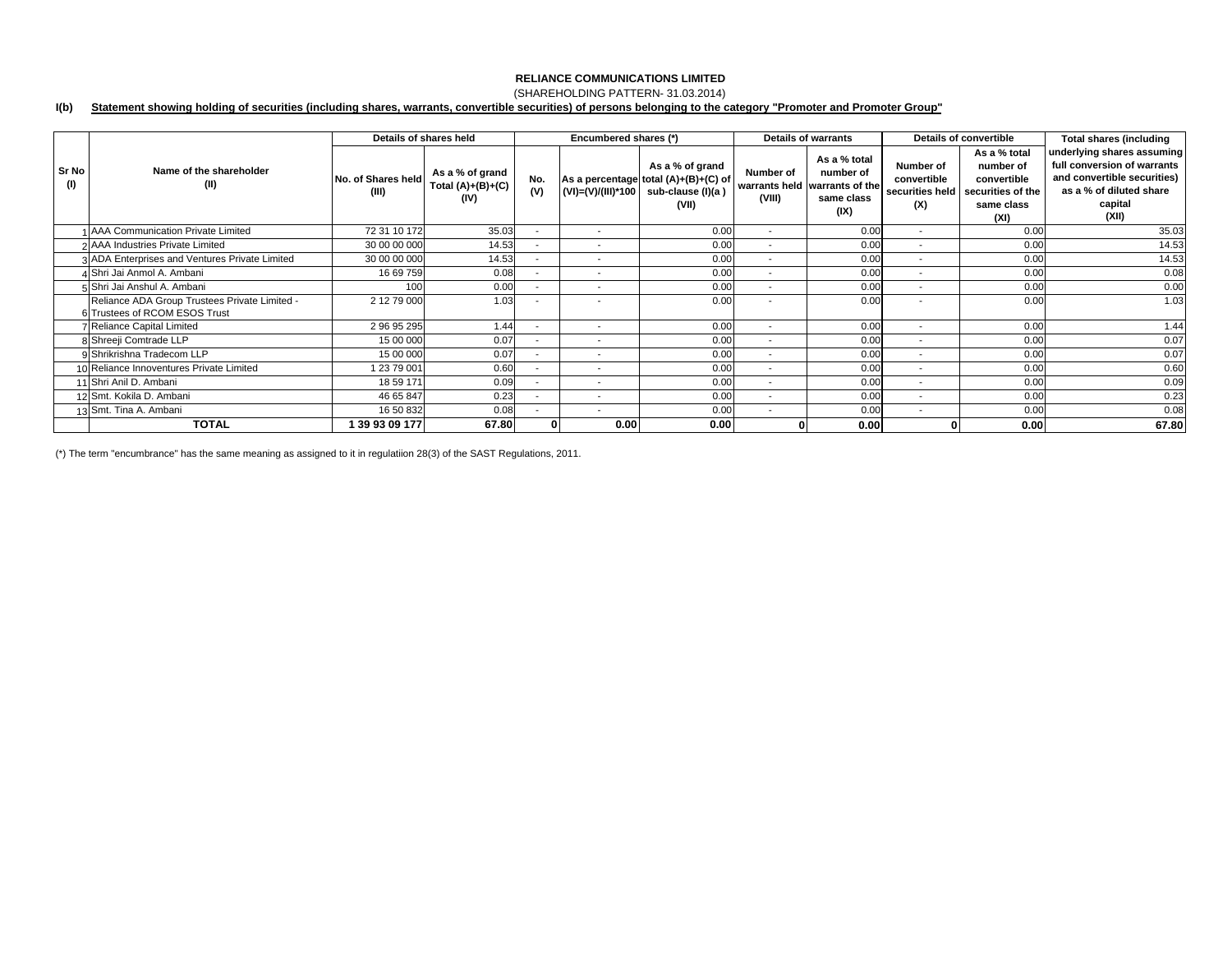(SHAREHOLDING PATTERN - 31.03.2014)

### **I(c)(i) Statement showing holding of securities (including shares, warrants, convertible securities) of persons belonging to the category "Public" and holding more than 1% of the total number of**

### **shares**

|       |                                                  |                      | Shares as a percentage of<br>total number of<br>shares{i.e.,Grand Total<br>$(A)+(B)+(C)$ indicated in<br>statement at para(I)(a)<br>above} | <b>Details of Warrants</b> |                                                            | <b>Details of Convertible securities</b>    |                                                                         |                                                                                                                                                        |  |
|-------|--------------------------------------------------|----------------------|--------------------------------------------------------------------------------------------------------------------------------------------|----------------------------|------------------------------------------------------------|---------------------------------------------|-------------------------------------------------------------------------|--------------------------------------------------------------------------------------------------------------------------------------------------------|--|
| Sr No | Name of the shareholder                          | No of shares<br>held |                                                                                                                                            | Number of<br>warrants held | As a % of total<br>number of warrants<br>of the same class | Number of<br>convertible<br>securities held | % w.r.t. total number of<br>convertible securities of<br>the same class | Total shares (including<br>underlying shares assuming full<br>conversion of warrants and<br>convertible securities) as a % of<br>diluted share capital |  |
|       | Life Insurance Corporation of India              | 164690275            | 7.98                                                                                                                                       |                            |                                                            |                                             |                                                                         | 7.98                                                                                                                                                   |  |
|       | 2 New World Fund Inc                             | 60476096             | 2.93                                                                                                                                       |                            |                                                            |                                             |                                                                         | 2.93                                                                                                                                                   |  |
|       | 3 American Funds Insurance Series New World Fund | 24557631             | .19 <sub>l</sub>                                                                                                                           |                            |                                                            |                                             |                                                                         | 1.19                                                                                                                                                   |  |
|       | <b>TOTAL</b>                                     | 249724002            | 12.10                                                                                                                                      |                            |                                                            |                                             |                                                                         | 12.10                                                                                                                                                  |  |

### **I(c)(ii) Statement showing holding of securities (including shares, warrants, convertible securities) of persons (together with PAC) belonging to the category "Public" and holding more than 5% of the total number of shares of the company**

|       |                                                                                    |              |                                                                                                                                          |                       | <b>Details of Warrants</b>                                 |                                             | <b>Details of Convertible securities</b>                                |                                                                                                                                                        |
|-------|------------------------------------------------------------------------------------|--------------|------------------------------------------------------------------------------------------------------------------------------------------|-----------------------|------------------------------------------------------------|---------------------------------------------|-------------------------------------------------------------------------|--------------------------------------------------------------------------------------------------------------------------------------------------------|
| Sr No | Name(s) of the shareholder(s) and the Persons<br>Acting in Concert (PAC) with them | No of shares | Shares as a percentage of<br>total number of<br>shares{i.e.,Grand Total<br>(A)+(B)+(C) indicated in<br>statement at para(I)(a)<br>above} | Number of<br>warrants | As a % of total<br>number of warrants<br>of the same class | Number of<br>convertible<br>securities held | % w.r.t. total number of<br>convertible securities of<br>the same class | Total shares (including<br>underlying shares assuming full<br>conversion of warrants and<br>convertible securities) as a % of<br>diluted share capital |
|       | Life Insurance Corporation Of India                                                | 164690275    | 7.98                                                                                                                                     |                       |                                                            |                                             |                                                                         | 7.98                                                                                                                                                   |
|       | <b>TOTAL</b>                                                                       | 164690275    | 7.98                                                                                                                                     |                       |                                                            |                                             |                                                                         | 7.98                                                                                                                                                   |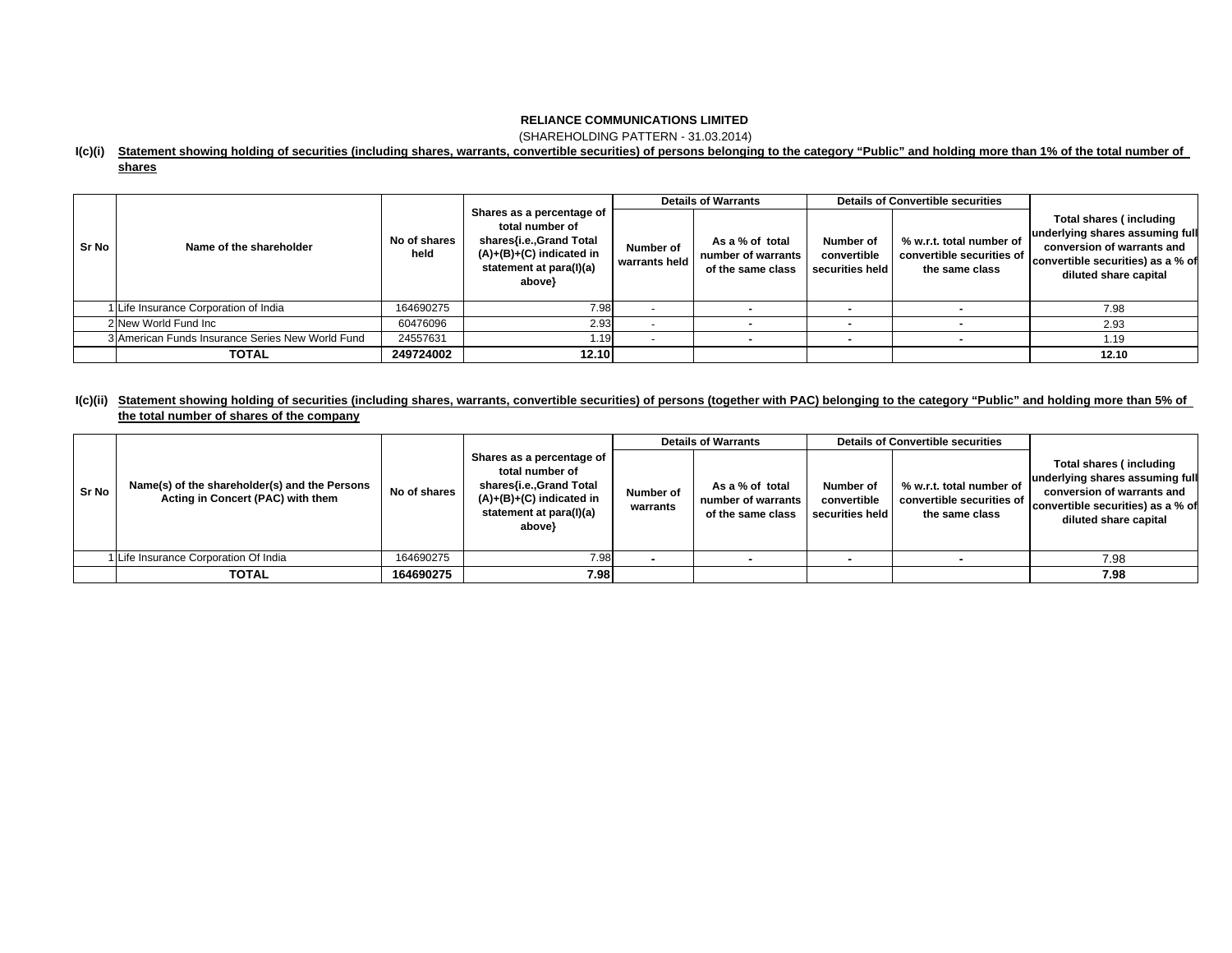(SHAREHOLDING PATTERN - 31.03.2014)

#### **I(d) Statement showing details of locked -in shares**

| <b>Sr No</b> | Name of the shareholder | <b>Category of Shareholders</b><br>Promoter Group / Promoter   No of locked-in shares<br>/ Public |     | Locked-in shares as a percentage of<br>total number of shares{i.e.,Grand<br>Total (A)+(B)+(C) indicated in<br>statement at para(I)(a) above} |
|--------------|-------------------------|---------------------------------------------------------------------------------------------------|-----|----------------------------------------------------------------------------------------------------------------------------------------------|
|              | N/A                     | N/A                                                                                               | Nil |                                                                                                                                              |
|              | TOTAL                   |                                                                                                   |     | 0.00                                                                                                                                         |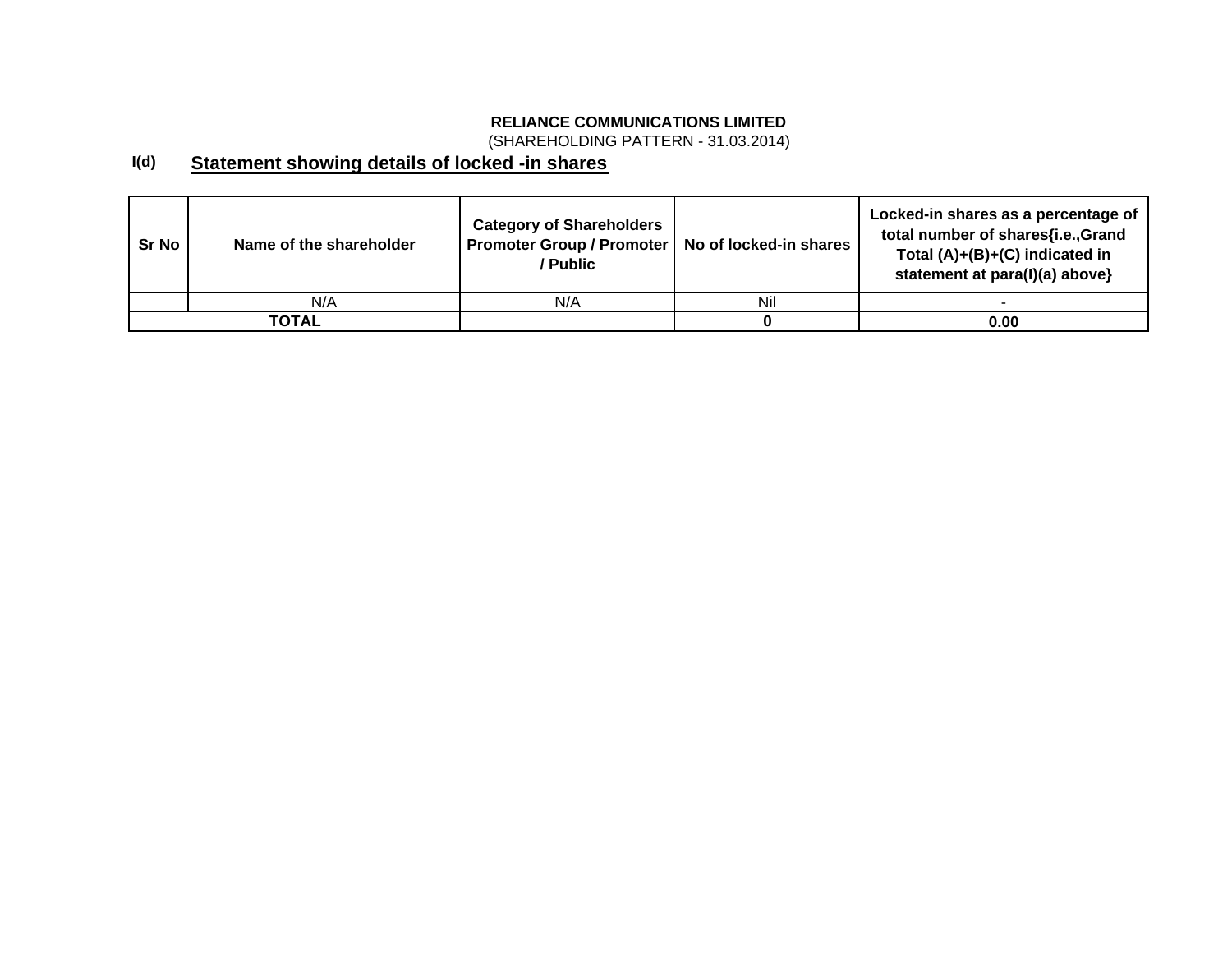(SHAREHOLDING PATTERN - 31.03.2014)

#### **II(a) Statement showing details of Depository Receipts (DRs)**

| Sr No | Type of outstanding DR  <br>  (ADRs,GDRs, SDRs,etc.) | Number of<br>outstanding DRs | No of shares underlying<br>outstanding DRs | <b>Shares underlying outstanding</b><br>DRs as a percentage of total<br>number of shares{i.e.,Grand<br>Total (A)+(B)+(C) indicated in<br>statement at para(I)(a) above} |
|-------|------------------------------------------------------|------------------------------|--------------------------------------------|-------------------------------------------------------------------------------------------------------------------------------------------------------------------------|
|       | <b>GDRs</b>                                          | 5707253                      | 5707253                                    | 0.28                                                                                                                                                                    |
|       | <b>TOTAL</b>                                         |                              | 5707253                                    | 0.28                                                                                                                                                                    |